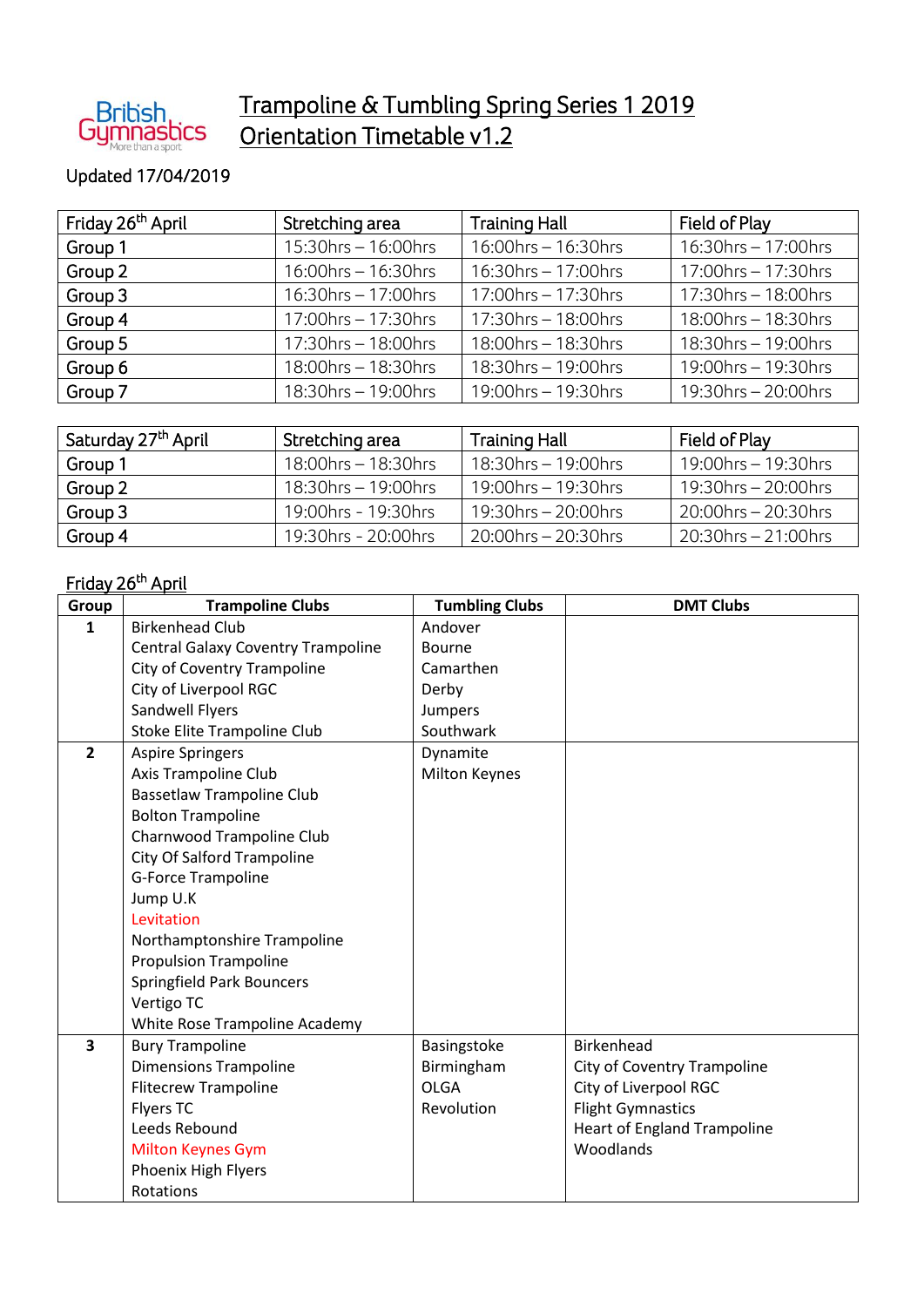|                | Sheffield Trampoline Academy              |                       |                                |
|----------------|-------------------------------------------|-----------------------|--------------------------------|
|                | <b>Team Bath Evolution</b>                |                       |                                |
|                | Ultima Trampoline                         |                       |                                |
|                | Washindi Trampoline                       |                       |                                |
|                | York Artistic Sports Club                 |                       |                                |
| 4              | Beckenham Fliers Trampoline               | <b>Bromley Valley</b> | <b>Aspire Springers</b>        |
|                | <b>Brentwood Trampoline Club</b>          | Pinewood              | Bourne 2 Bounce                |
|                | <b>Edgbarrow Trampoline Club</b>          | Sandwell              | <b>Flyers TC</b>               |
|                | Kingston Trampoline Academy               | Sapphire              | Leeds Rebound                  |
|                | <b>Maesteg Trampoline</b>                 | Stainsby              | Phoenix High Flyers            |
|                | Marriotts Gym Club                        |                       | <b>Propulsion Trampolining</b> |
|                | Quayside Trampoline & Gym Club            |                       | <b>Team Bath Evolution</b>     |
|                | <b>Recoil Trampoline Club</b>             |                       |                                |
|                | Tolworth Gym Club                         |                       |                                |
|                | Velocity                                  |                       |                                |
| 5              | <b>AAA Sports</b>                         | All Star              | <b>Banchory Trampoline</b>     |
|                | <b>APHX Trampoline &amp; Gymnastics</b>   | DC Gym                | <b>Dynamite GC</b>             |
|                | City of Plymouth Trampoline               | Durham                | Edgbarrow                      |
|                | <b>Colchester Gymnastics</b>              | Harlequins            | Harrogate Gymnastics           |
|                | Dharma Gym for All                        | Hollington            | <b>Jumpers Trampoline</b>      |
|                | <b>Donside TC</b>                         | Spelthorne            | <b>Kingston Trampoline</b>     |
|                | <b>Exeter Trampoline Academy</b>          | Spring                | <b>Marriotts Gym Club</b>      |
|                | <b>Flight Gymnastics</b>                  | Torbay                | Peninsula Trampoline           |
|                | Max Force                                 |                       |                                |
|                | <b>OLGA Poole</b>                         |                       |                                |
|                | Queensmead Trampoline Club                |                       |                                |
|                | Sky High Trampoline and DMT               |                       |                                |
|                | Southampton Trampoline                    |                       |                                |
|                | <b>Team Twisters</b>                      |                       |                                |
|                | Wight Flyers Trampoline                   |                       |                                |
| 6              | Apollo Trampoline Club                    | Diamonds              | <b>APHX Trampoline</b>         |
|                | <b>Banchory Trampoline &amp; DMT Club</b> | <b>Dimax</b>          | City of Plymouth Trampoline    |
|                | Carlisle Trampoline Club                  | Leeds Rebound         | Donside TC                     |
|                | City of Edinburgh TC                      | Northern Hope         | <b>Exeter Trampoline</b>       |
|                | Dynamite GC                               | Wakefield             | <b>OLGA Poole</b>              |
|                | <b>Edinburgh Spirals</b>                  | Warrington            | <b>Sky High Trampoline</b>     |
|                | <b>Glasgow Trampoline Club</b>            | Wigan                 | Tay Trampoline Club            |
|                | Jumpers Trampoline Club                   | Woodlands             | <b>Whirlwinds Trampoline</b>   |
|                | Peninsula Trampoline Club                 |                       |                                |
|                | <b>Tiggers TC</b>                         |                       |                                |
|                | Two Foot Higher                           |                       |                                |
| $\overline{7}$ | Open Session                              | Open Session          | Open Session                   |

## **Saturday 27 th April 2018**

| Group | <b>Trampoline Clubs</b>                   | <b>Tumbling Clubs</b> | <b>DMT Clubs</b>                   |
|-------|-------------------------------------------|-----------------------|------------------------------------|
|       | <b>Activ8 Trampoline Club</b>             | Basingstoke           | Birkenhead                         |
|       | Alton Trampoline                          | Durham                | <b>Bracknell</b>                   |
|       | Aspire TC                                 |                       | <b>City of Edinburgh TC</b>        |
|       | <b>Central Galaxy Coventry Trampoline</b> |                       | Donside TC                         |
|       | City of Liverpool RGC                     |                       | Dynamo Trampoline                  |
|       | City of Salford Trampoline Club           |                       | <b>Heart of England Trampoline</b> |
|       | <b>Flight Gymnastics</b>                  |                       | Pegasus Trampoline                 |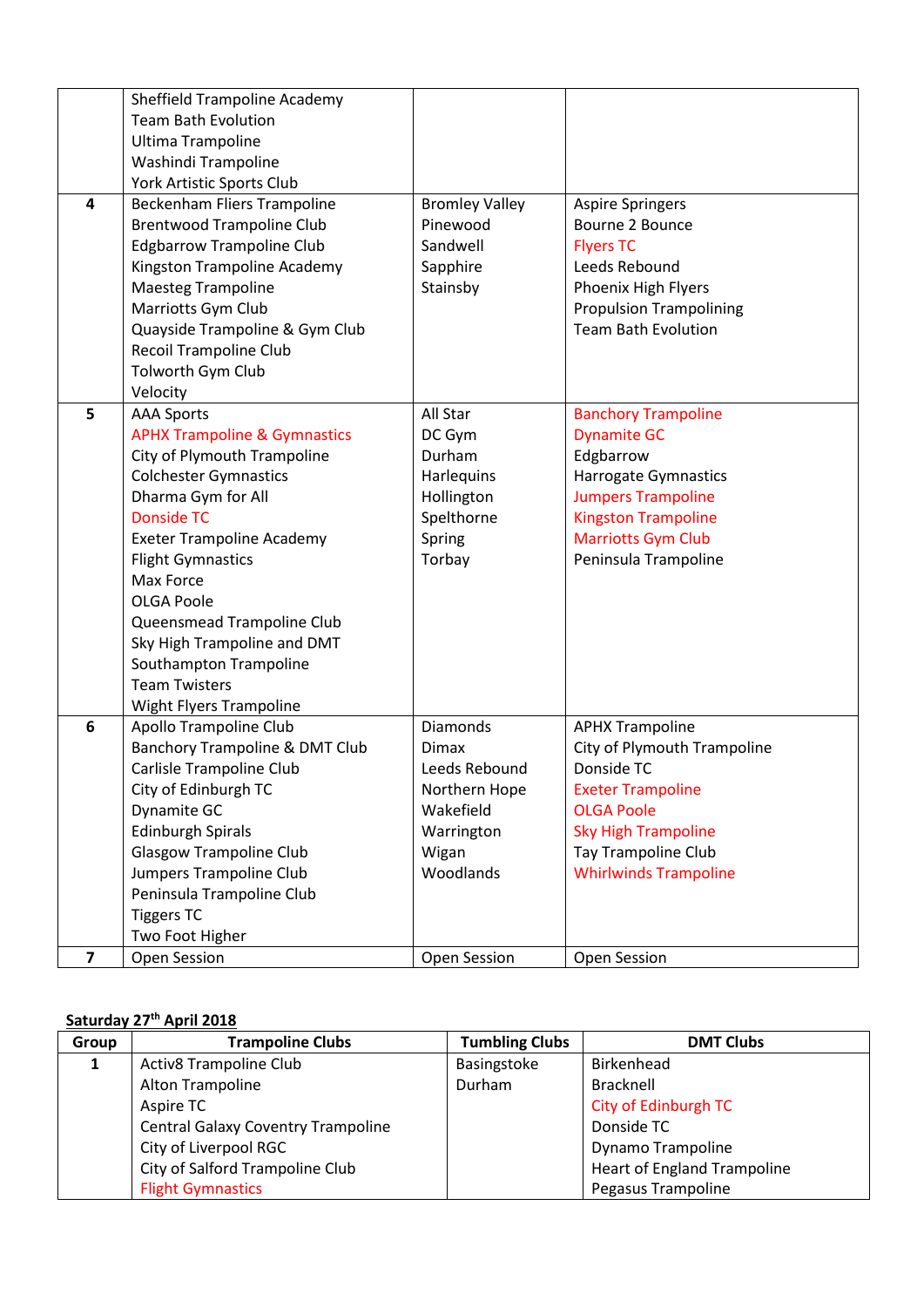|                         | Max Force                          |                       |                                  |
|-------------------------|------------------------------------|-----------------------|----------------------------------|
|                         | <b>Portsmouth Trampoline</b>       |                       |                                  |
|                         | <b>Propulsion Trampolining</b>     |                       |                                  |
|                         | <b>Rebel Roos</b>                  |                       |                                  |
|                         | Sandwell Flyers                    |                       |                                  |
|                         | Stoke Elite Trampoline Club        |                       |                                  |
|                         | <b>Trafford Trampoline</b>         |                       |                                  |
|                         | <b>Twisters South Wales</b>        |                       |                                  |
|                         | Portsmouth Trampoline Club         |                       |                                  |
| $\overline{2}$          | Axis Trampoline Club               | <b>Belle Vue</b>      | <b>Aspire Springers</b>          |
|                         | <b>Beckenham Fliers</b>            | Bury                  | Aspire TC                        |
|                         | <b>Birkenhead Club</b>             | Derby                 | City of Salford                  |
|                         | <b>G-Force Trampoline</b>          | Dynamite              | <b>Flight Gymnastics</b>         |
|                         | <b>Glasgow Trampoline</b>          | Harrogate             | Leeds Rebound                    |
|                         | <b>Heart of England Trampoline</b> | Spelthorne            | <b>Propulsion Trampolining</b>   |
|                         | <b>Heights Trampoline Club</b>     | Wakefield             | <b>Tay Trampoline</b>            |
|                         | Jump U.K.                          | Woodlands             | <b>Team Bath Evolution</b>       |
|                         | Maesteg Trampoline Club            |                       |                                  |
|                         | Milton Keynes Gym                  |                       |                                  |
|                         | Northamptonshire Trampoline        |                       |                                  |
|                         | <b>OLGA Poole</b>                  |                       |                                  |
|                         | Rotations                          |                       |                                  |
|                         | Sheffield Trampoline Academy       |                       |                                  |
|                         | Whirlwinds                         |                       |                                  |
| 3                       | <b>Brentwood Trampoline Club</b>   | Aberyswyth            | <b>Edgbarrow Trampoline</b>      |
|                         | <b>Cambridge Cangaroos</b>         | <b>Dimax</b>          | <b>G-Force Trampoline</b>        |
|                         | <b>City of Plymouth Trampoline</b> | Milton Keynes         | <b>Jumpers Trampoline Club</b>   |
|                         | <b>Exeter Trampoline Academy</b>   | Pinewood              | Marriotts Gym                    |
|                         | Harrogate Gymnastics Club          | Revolution            | Max Force                        |
|                         | Kingston Trampoline Academy        | S. Tyneside           | <b>OLGA Poole</b>                |
|                         | <b>Leeds Rebound</b>               | Spring                | Phoenix High Flyers              |
|                         | <b>London Trampoline</b>           | <b>Stainsby</b>       | Sky High Trampoline and DMT      |
|                         | Ministry of Air                    | Warrington            |                                  |
|                         | Quayside Trampoline & Gym Club     |                       |                                  |
|                         | <b>Team Twisters</b>               |                       |                                  |
|                         | Tolworth Gym Club                  |                       |                                  |
|                         | <b>Two Foot Higher</b>             |                       |                                  |
| $\overline{\mathbf{4}}$ | AAAsports                          | Andover               | Banchory Trampoline & DMT Club   |
|                         | Apollo Trampoline Club             | Birmingham            | City of Liverpool                |
|                         | Belle Vue Trampoline Club          | <b>Bromley Valley</b> | City of Plymouth Trampoline      |
|                         | <b>Cardiff Met Trampoline</b>      | Carmarthen            | <b>Exeter Trampoline Academy</b> |
|                         | Carlisle Trampoline Club           | Harlequins            | <b>Flyers TC</b>                 |
|                         | Dragon Flyers TC                   | Hollington            | London DMT                       |
|                         | Dharma Gym for All                 | <b>OLGA Poole</b>     | Peninsula Trampoline Club        |
|                         | <b>Edgbarrow Trampoline Club</b>   |                       | Run DMT                          |
|                         | <b>Edinburgh Spirals</b>           |                       | <b>Starlight</b>                 |
|                         | <b>Hendon Gymnastics</b>           |                       | Two Foot Higher                  |
|                         | Jumpers Trampoline Club            |                       | <b>Whirlwinds Trampoline</b>     |
|                         | <b>Marriotts Gymnastics</b>        |                       |                                  |
|                         | Phoenix High Flyers                |                       |                                  |
|                         | <b>Recoil Trampoline Club</b>      |                       |                                  |
|                         | Sky High Trampoline and DMT        |                       |                                  |
|                         | <b>Springfield Park Bouncers</b>   |                       |                                  |
|                         | <b>Tiggers TC</b>                  |                       |                                  |
|                         |                                    |                       |                                  |